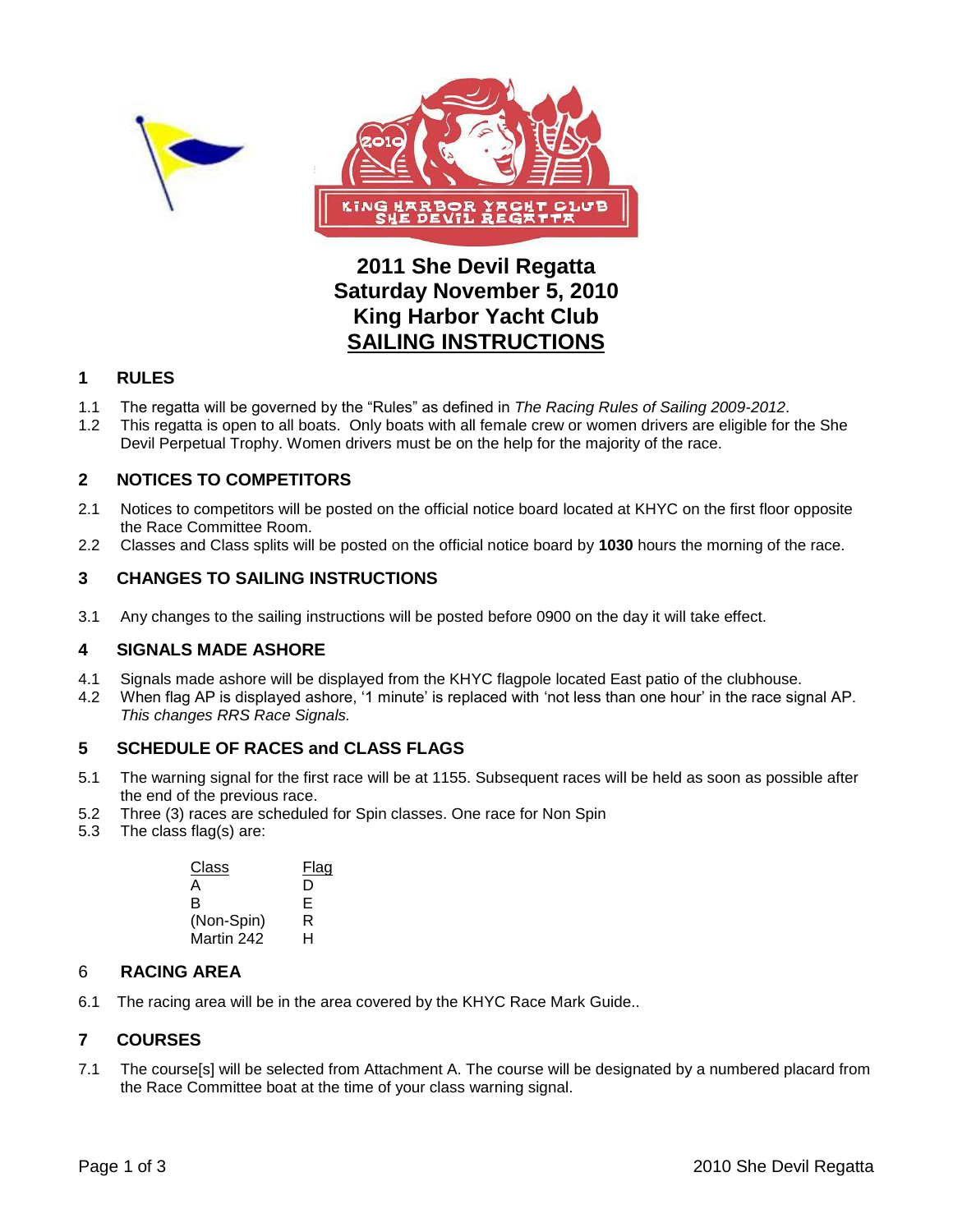## **8 MARKS**

- 8.1 Marks are spar buoys in the approximate positions defined per the 2011 KHYC Race Mark Guide.
- 8.2 "G" mark is the bell buoy outside the entrance to King Harbor.
- 8.3 "W" mark is the white center channel buoy at the entrance to King Harbor.

## **9 THE START**

- 9.1 Races will be started by using rule 26 with the individual classes starting using a five-minute sequence. The committee will attempt *but is not obligated* to keep all start & restart times at five-minute clock intervals.
- 9.2 The start line will be in the vicinity of "S" mark. It will be between a staff displaying an orange flag on the Race Committee boat and a staff with an orange flag floating to port from the Race Committee boat.
- 9.3 Boats whose warning signal has not been made shall avoid the starting area during the starting sequence for other races.
- 9.4 A boat starting later than 4 minutes after her starting signal will be scored DNS. *This changes RRS A4.*
- 9.5 The Start/Finish line is restricted. Boats may not pass through the Start/Finish line except when starting or finishing their designated race.

### **10 THE FINISH**

10.1 The finish line for races 1 and 2 will be between a staff displaying an orange flag on the Race Committee boat and a staff with an orange flag floating to port from the Race Committee boat. The finish line for race 3 will be near the entrance to King Harbor between a staff displaying an orange flag on the Race Committee boat anchored just inside the breakwater and the Redondo Beach East Red Jetty Light (#2) at the harbor entrance.

## **11 PENALTY SYSTEM**

11.1 The Two-Turns Penalty is replaced by the One-Turn penalty (to include one tack and one jibe.) *This changes rules 44.1 and 44.2.*

### **12 TIME LIMIT**

12.1 Boats failing to finish within 30 minutes after the first boat sails the course and finishes will be scored DNF. *This changes rules 35, A4 and A5.*

### **13 PROTESTS**

- 13.1 Boats intending to protest must notify the Race Committee boat upon finishing.
- 13.2 Protests shall be written on forms available at the club and delivered to the Race Chairman or PRO within 45 minutes after the race committee boat docks. The Race Committee will sound one signal and post docking time on the Official Notice Board. Protests will be posted as they are submitted.

### **14 SCORING**

- 14.1 The Low Point scoring system of RRS Appendix A will apply.
- 14.2 Time on Time will be used to score the races.
- 14.3 Three (3) races will be scored for the regatta.
- 14.4 No throw-outs will be applied for regatta score. One race will constitute a regatta.

## **15 SAFETY REGULATIONS**

- 15.1 All boats must check in with the Race Committee on the water prior to the first class warning signal.
- 15.2 A boat retiring must notify the committee as soon as possible on VHF Channel 78.

## **16 PRIZES**

- 16.1 Individual trophies will be awarded at KHYC following racing on the upper level of the clubhouse.
- 16.2 The SHE DEVIL PERPETUAL trophy will be awarded to the best spinnaker or one design class overall, all Female crew or best overall female driver, in the event no all Female crews are racing.